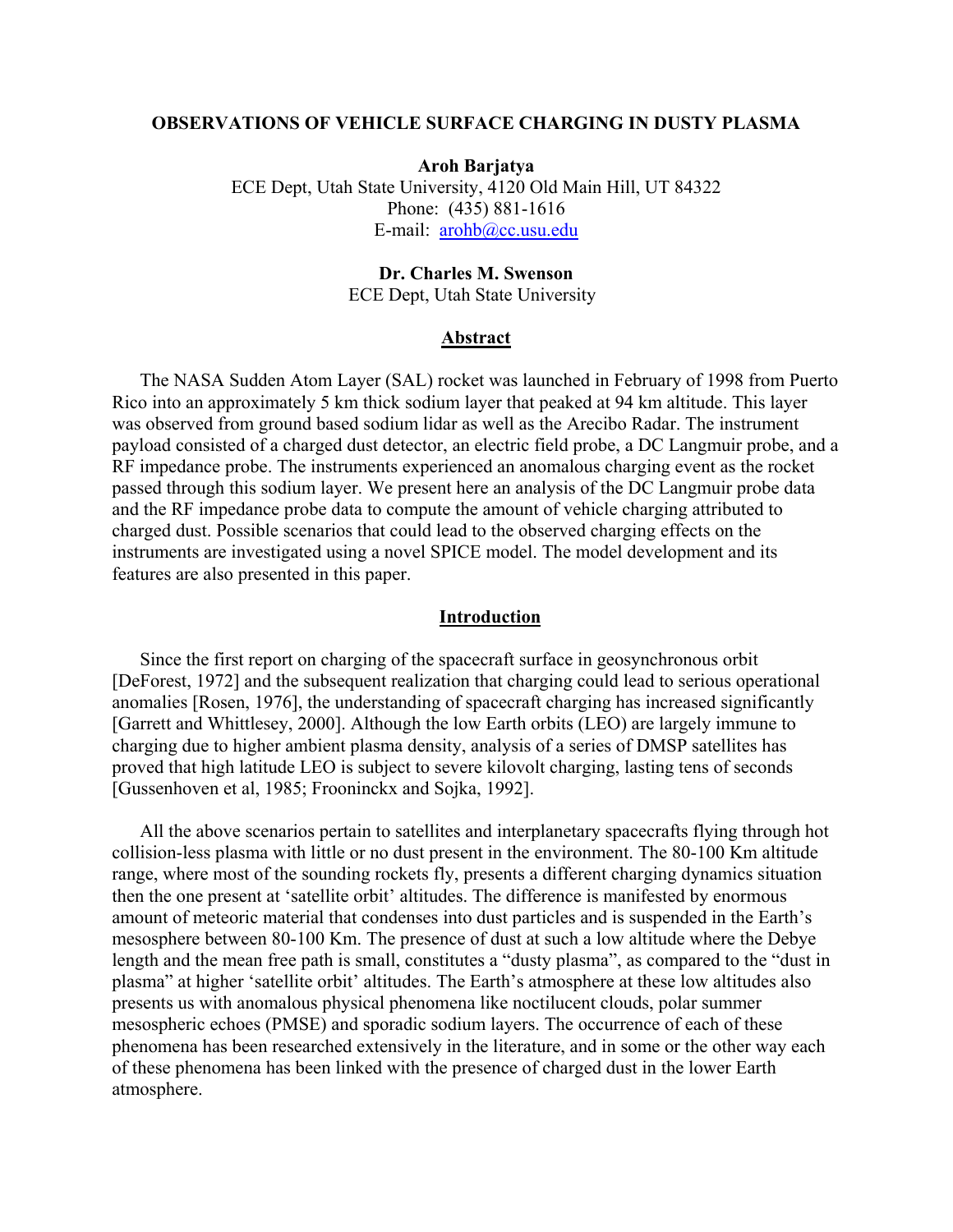

SAL Payload Concept

# **Figure 1. The Sudden Atom Layer Rocket (NASA 21.117) was launched February 20, 1998 at 2009 Local Time. This Cornell University payload included instruments from Utah State University, University of New Hampshire, Naval Research Labs, NASA and Aerospace Corporation.**

One of the ways to settle these speculations is to perform in-situ observations of the atmosphere when these anomalies occur. The NASA Sudden Atomic Layer investigation sounding rocket program [Gelinas et al, 1998] was such an attempt to facilitate an understanding of the sporadic sodium layers. The rocket flight detected a layer of charged dust near a sporadic sodium layer. Amongst the large instrument suite that the rocket carried, it carried a radio frequency Swept Impedance Probe (SIP) for absolute electron density measurement and a DC Langmuir Probe (DCP) for relative electron density measurements. There was a significant disagreement between the two probes during a short phase of the flight. The data points to a case of rocket surface charging which the DCP is sensitive to and the SIP insensitive to.

A significant amount of mathematical modeling work has been done in literature to understand the behavior of a spacecraft during charging incidences. Although for a detailed spacecraft-specific analysis tedious mathematical modeling is imperative, for just understanding the behavior of spacecraft at a higher level, a simpler approach is desired.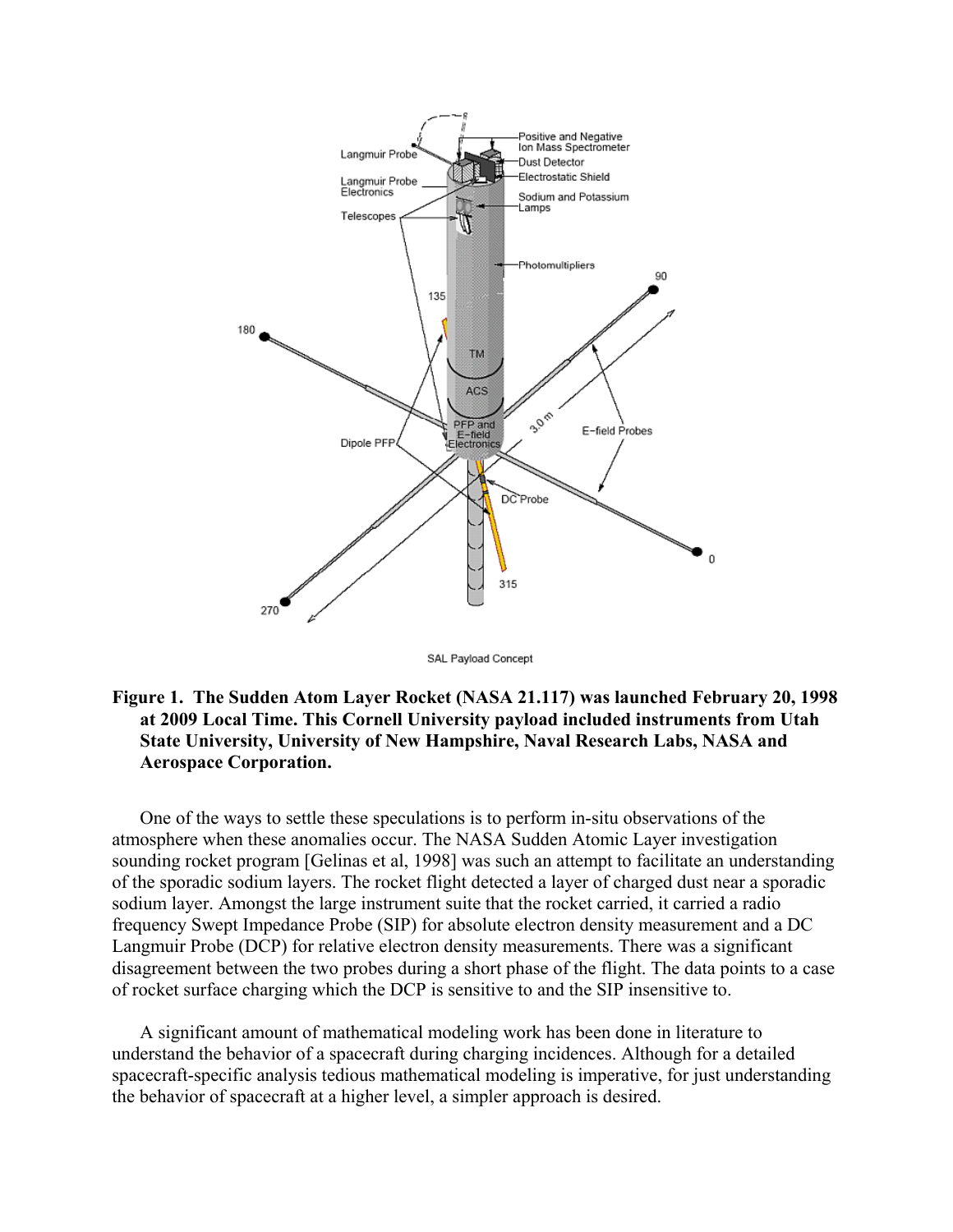





**Figure 2(b). Downleg trajectory electron density profile.** 

In this work we first give an overview of the NASA Sudden Atom Layer (SAL) rocket payload along with the data from the SIP and the DCP. We then develop a simple SPICE (Simulation Program with Integrated Circuit Emphasis) model that can be used to simultaneously calculate spacecraft floating potential and instrument response using the numerical solvers available within SPICE. SPICE is an industry standard simulation program used by electrical engineers for simulating networks of linear and non-linear circuit elements [Keown, 2001]. This model is then applied to the SAL scenario in order to understand the anomaly observed in the DCP data.

#### **Sudden Atom Layer (SAL) Investigation.**

Cornell Universities Sudden Atomic Layer (SAL) Investigation sounding rocket was launched from Puerto Rico on 19 Feb 1998 at 2009 LT. The rockets main scientific goal was the investigation of the phenomenon of sporadic sodium layers (Na<sub>s</sub>), which are thin (1 Km) layers of neutral atomic metal that form in the mesosphere, roughly at an altitude of 90-100 Km. The payload is as shown in Figure 1. The payload instruments included a charged dust detector to measure mesospheric dust over a mass range of 1,000 –10,000 amu, a Langmuir probe operating as Fast Temperature Probe to measure plasma temperature, electric field booms to measure fields from DC to 5 KHz, telescopes to measure sodium airglow, photometers and lamps to measure neutral sodium and potassium densities, a positive ion mass spectrometer, and a Swept Impedance Probe (SIP) & DC Langmuir Probe (DCP) to measure the absolute and relative electron density respectively.

The SAL rocket flight reached a maximum altitude of 115.5 Km and flew through two thin Na<sub>s</sub> layers at 94 Km and 97 Km, with peak densities of 6000 cm<sup>-3</sup> and 4000 cm<sup>-3</sup>, as determined by the Arecibo sodium resonance density lidar. The dust detector observed a positive dust layer at the bottom of the lower Nas layer at 92 Km altitude [Gelinas et al, 1998]. The SIP, provided by Utah State University/Space Dynamics Lab, successfully measured electron density and the measurement techniques included in this version of the probe provided valuable insight into electron density structures associated with sudden sodium layers. The SIP recorded a high electron density layer at 92 Km and an intermediate layer at 114 Km. The SIP data is shown in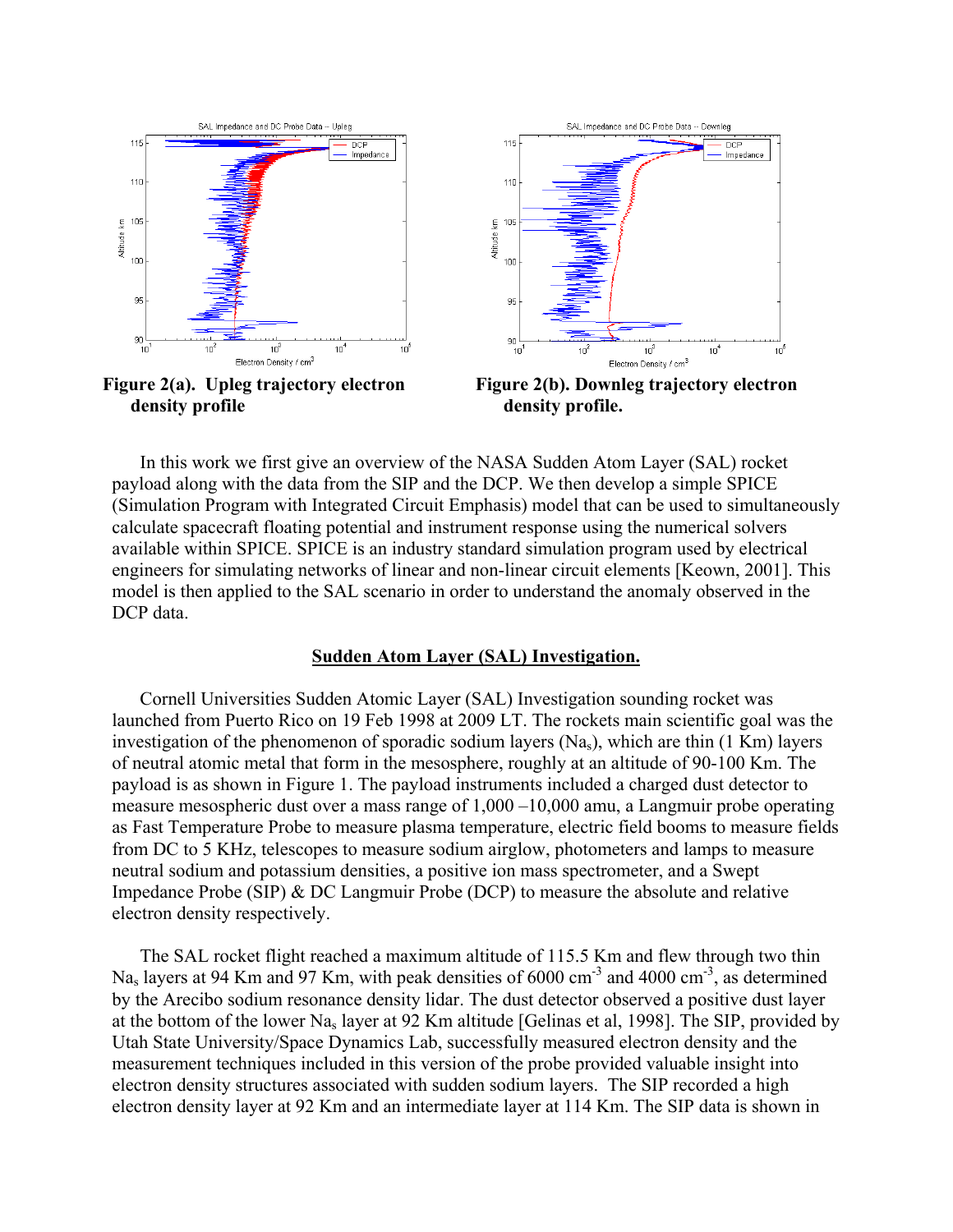

**Figure 3. The SPICE sub-circuit Model for a generic spacecraft** 

Figure 2. Also shown is the DC Langmuir probe relative density data that has been normalized to the SIP data at 114 Km altitude. The important point to note is that the DC Langmuir probe completely missed the 92 Km electron density layer in the rockets upleg trajectory and registered a faint signal on the downleg trajectory. Although at first sight itself we realize that this is related to rocket surface charging, but the relation of charging to the presence of charged dust is unknown and we also do not realize the reason as to why a faint signal was observed in the downleg trajectory and almost nothing on the upleg. We now present a simple charging model to analyze this problem at a very crude level.

### **Model Development**

A Maxwell-Boltzmann distribution is assumed for electrons and ions. The basic process behind spacecraft charging is that of current balance at equilibrium, i.e. all currents must sum to zero. The potential at which this is achieved is the potential difference between the spacecraft surface and the space plasma ground. The former is referred to as the floating potential of the spacecraft surface and the latter as plasma potential. The equation expressing this current balance can be stated as:

$$
I_E(V) - [I_I(V) + I_{SE}(V) + I_{BSE}(V) + I_{PH}(V) + I_B(V)] = I_T
$$
\n(1)

**Where** 

| . |                                             |  |                                                |  |  |
|---|---------------------------------------------|--|------------------------------------------------|--|--|
| V | Spacecraft potential                        |  | I <sub>BSE</sub> Back-scatter electron current |  |  |
|   | $IE$ Electron current to spacecraft surface |  | $IPH$ Photo-electron current                   |  |  |
|   | $II$ Ion current to spacecraft surface      |  | Active current sources such a ion beams        |  |  |
|   | $I_{\text{SE}}$ Secondary electron current  |  | Total current $(= 0$ at equilibrium)           |  |  |

In this paper the plasma potential will be taken as zero and hence as circuit electrical ground in the SPICE model. A SPICE sub-circuit model, as shown in Figure 2, can be conceptualized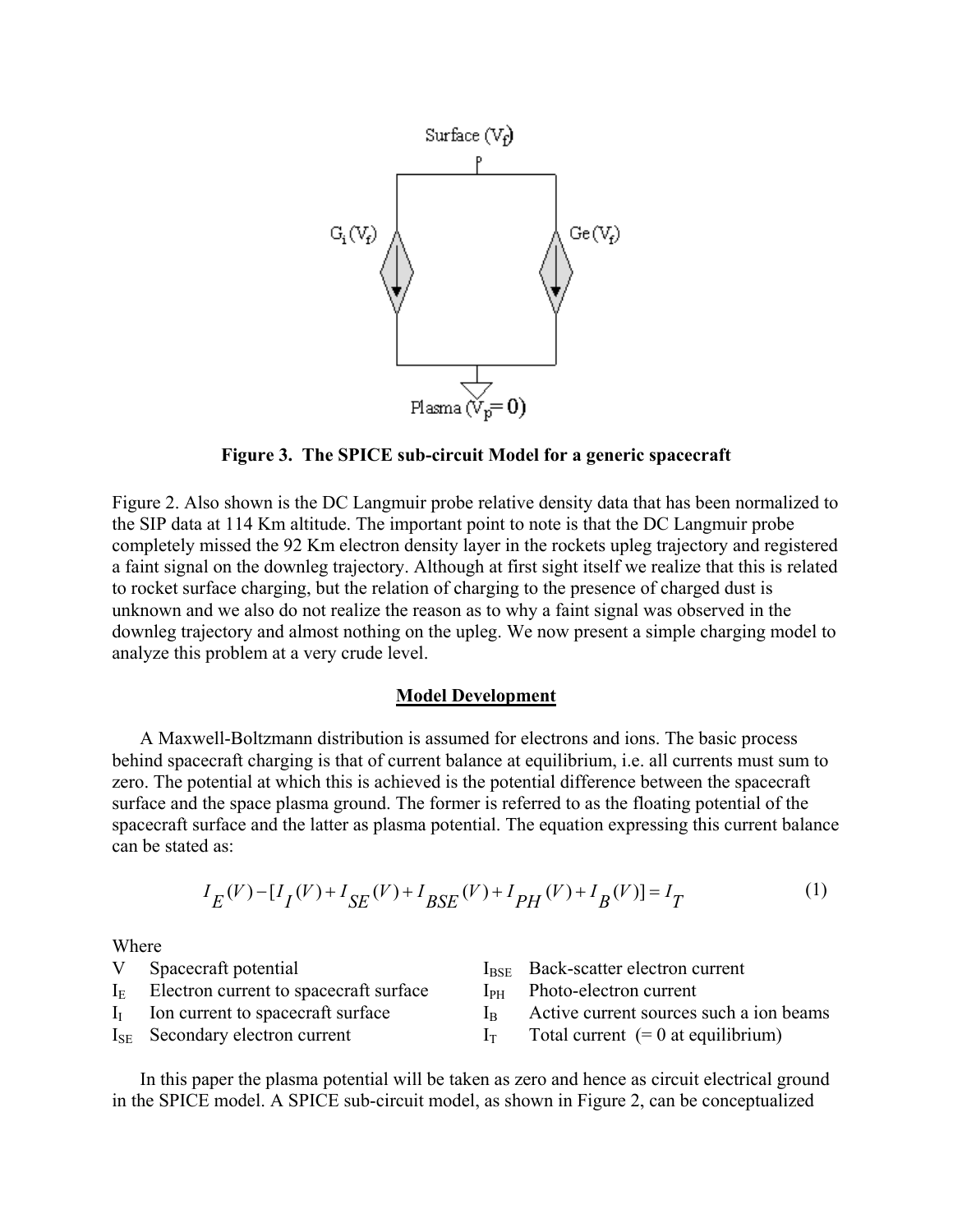considering only the positive electron current (current going out) and the negative ion current (current coming in) and disregarding all other currents given in equation (1). Each of these current sources is modeled as a voltage-controlled-current-source (VCCS), since both the ion and electron currents are dependent on the potential of the spacecraft with respect to the plasma. In this paper VCCS is represented as G (V), keeping in line with the syntax used in SPICE. Hence, ion current is written as  $G_i(V_f)$  and electron current as  $G_e(V_f)$ , where  $V_f$  is the potential of the spacecraft surface.

The sub-circuit is modeled using SPICE 'Analog Behavioral Modeling' features, that allow an entire equation governing the behavior of the circuit to be modeled. Our model, as a first step, models  $G_i(V_f)$  and  $G_e(V_f)$  with the retardation and saturation region equations for a cylindrical Langmuir probe in collision-less plasma.

For relative potential of the surface with the plasma greater than zero, the electron current is referred to be as being in the saturation region. The ions, however, are retarded by the positive potentials, leading to an exponential decrease in the ion current as the potential increases. The opposite is true when the potential is negative, the ion current referred to as being in saturation region while the electron current in retardation region.

The current equation for electrons [Chen, 1965; Pfaff, 1996] is given as follows, where the first equation governs the current in saturation region and the second one in retardation region. The ion current is governed by similar equations except that the relational condition for spacecraft potential V with respect top plasma potential  $V_p$  and the direction of current, both are reversed.

$$
G_e(V) = An_o e \sqrt{\frac{k_b T_e}{2\pi m_e}} \sqrt{\left(1 + \frac{e(V - Vp)}{k_b T_e}\right)} \quad V \ge V \tag{2}
$$

$$
G_e(V) = An_e e \sqrt{\frac{k_b T_e}{2\pi m_e}} \exp\left(\frac{e(V - Vp)}{k_b T_e}\right) V \le Vp
$$
 (3)

Where

A Surface area  $T_e$  Electron temperature n<sub>o</sub> Plasma density V Surface potential e Fundamental charge  $V_p$  Plasma potential (taken by model as 0)  $k_b$  Boltzmann Constant me Electron mass

These equations are then solved to find out the floating potential of the spacecraft. In earlier similar models developed, that constitute multiple numbers of such current sources [Smithtro and Swenson, 2002] the equations are solved for  $V_x$ , where x stands for a particular instance of the current source, and then the resulting expression simulated using commercially available mathematical tools to find the floating potential of all the elements in the model. The benefit of using SPICE for modeling these equations is that the SPICE software itself solves for V, while doing a bias-point analysis, giving the floating potential of the surface, such that the total current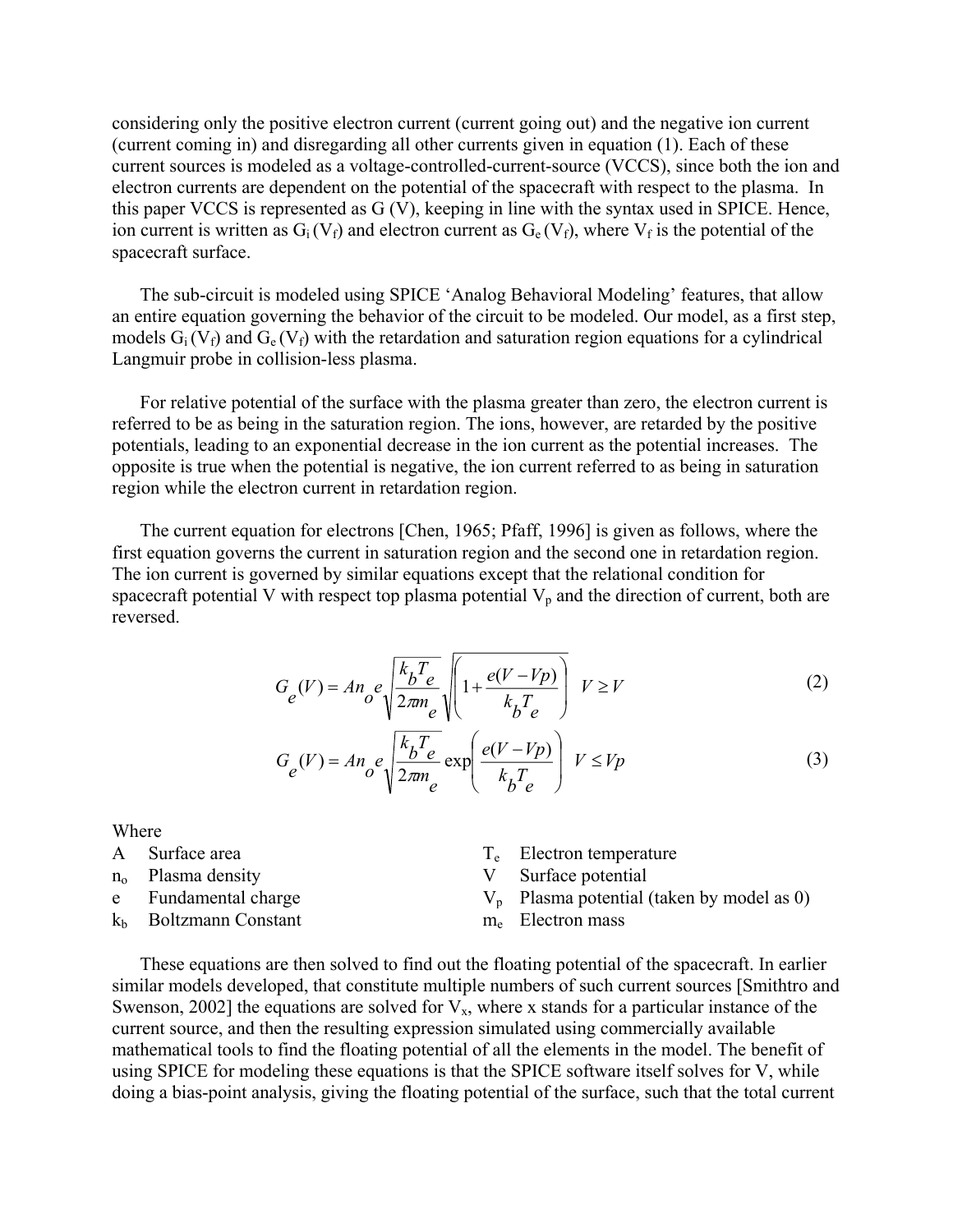

**Figure 4. The I-V plot of the cylindrical probe** 

due to electrons and ions is zero. The model user does not need to bother about the complexity of nonlinear equations as the number of elements in the model increase. This capability becomes a boon when the model is expanded to include multiple number of dielectric surfaces, electric probes and biased solar array. Where mathematical simulation would lead to solving a complexly coupled nonlinear differential equations, the SPICE model is just a couple of lines long, iteratively calling the sub-circuit model for each of the elements.

A sub-circuit of the type shown in Figure 3 can be modeled for each of the geometries: plate, cylinder and sphere, by specifying the current sources with equations appropriate for a particular probe geometry. The sub-circuits then take A,  $n_0$  and  $T_e$  as parameters. Having area as a parameter gives the same sub-circuit capability to model various parts of spacecrafts. Hence, each of these sub-circuits can be used to model different parts of a big spacecraft that comes closest to the geometry of the sub-circuit model. Complex spacecraft geometry can be modeled using this method leveraging on the 30+ years of development of SPICE by the electrical engineering community. Seen from a different perspective, the sub-circuit is a function that can be called any number of times, with different function parameters, to model different elements in same environment or same part in different environments. Furthermore, a parametric analysis can be performed on the model with varying parameters like area or ambient density, giving plots of potential with respect to the parameter. The model can also be used to generate I-V plots.

As a test of the above model we do a SPICE DC sweep of the sub-circuit from –2.0 volts to 0.5 volts, in a general LEO environment with  $T_e = T_i = 2050$  K,  $A = 1$ m<sup>2</sup>, and plasma density as 1e11 m<sup>-3</sup>. We can then generate I-V plot showing not only the individual currents for both the ion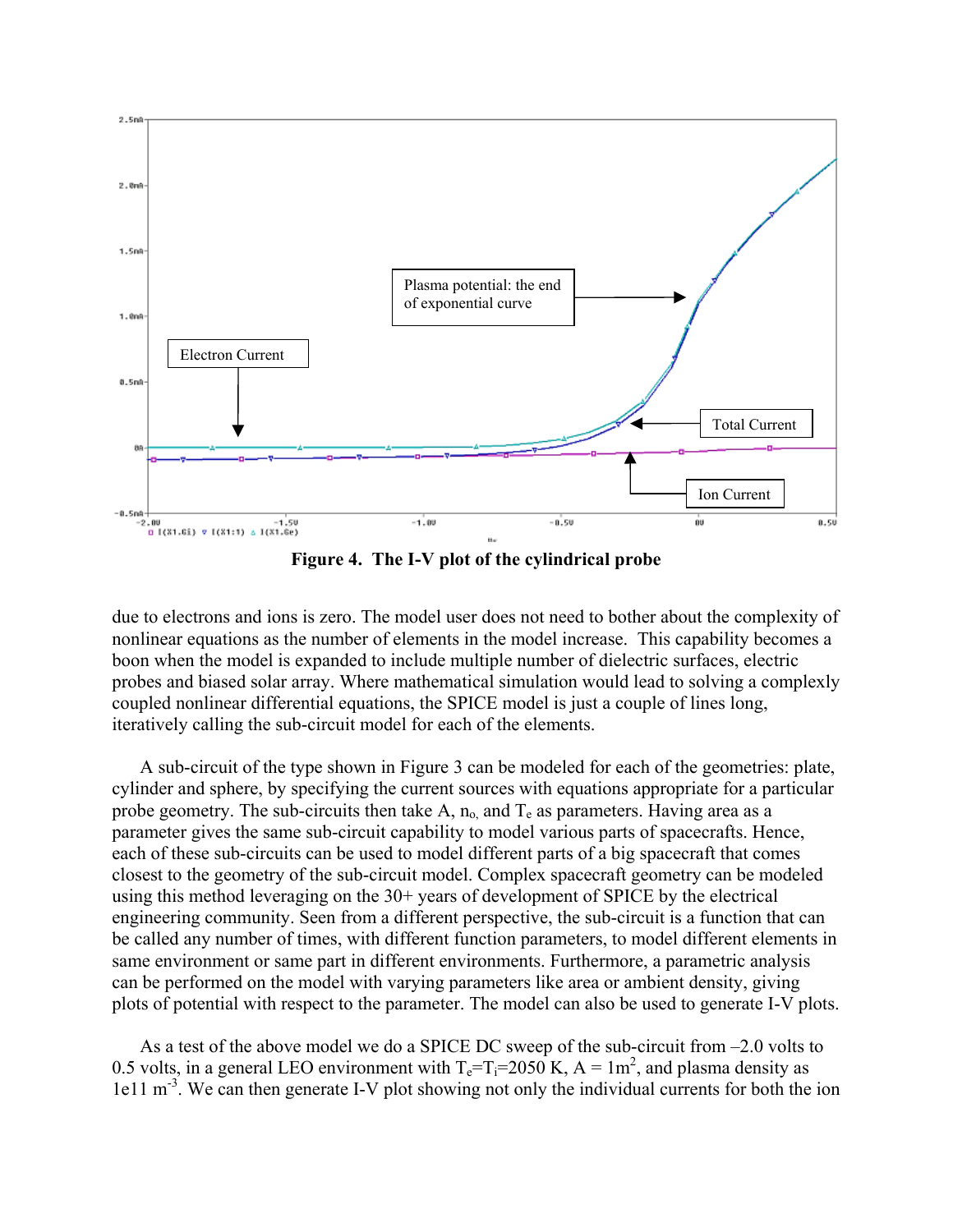

**Figure 5. Spacecraft and attached Langmuir probe in plasma** 

and electron current sources but also the total current. The plot is shown in Figure 4. The curve is as expected from solving the equations manually or using any other mathematical models. The point where the total-current curve breaks away from an exponential rise is the plasma potential, and the point where the total current is zero (at -0.56V) is the floating potential. If we just need to find the floating potential without doing a voltage sweep or looking at plots, all that is required is to do a bias-point analysis and SPICE gives us the floating potential.

A very simple geometry of a spacecraft with a Langmuir probe be modeled as shown in Figure 5(a). The spacecraft and the probe are both assumed to be cylindrical but with significantly different surface areas. Each of these can be modeled using the cylindrical subcircuit model with their areas passed as the parameter. The model can then be analyzed using SPICE as represented in Figure 5(b).

We can take the above simple example and expand it further to model the SAL rocket. The SAL rocket SPICE model is as shown in Figure 6. As above, plasma is modeled as the spacecraft ground. Node 'Surface' represents the spacecraft surface. Node 'DCP' is the DC Langmuir probe which is biased into the electron saturation region by 3 Volts relative to the spacecraft surface. Node 'FPP' represents the Floating Potential Probe, which were 4 identical carbon spheres extending out on the booms. Node 'FTP' is the Fast Temperature Probe. The FTP was designed [Siegfring et al., 1998] so as to keep it always biased in the electron retardation region. In order to avoid any effect of surface charging, FTP was biased by the amount that was the difference between the FPP and the spacecraft surface  $(V_{fpp})$ . It was then further biased by an additional volt. The dependence of the FTP bias on the voltage difference between the FPP and the spacecraft surface is modeled as Vd, which is a voltage-dependent-voltage-source with a 1:1 ratio to the voltage V(FPP - Surface). Cylindrical probe sub-circuit models the rocket surface and the DC probes, whereas spherical probe sub-circuit models the FPP and the FTP.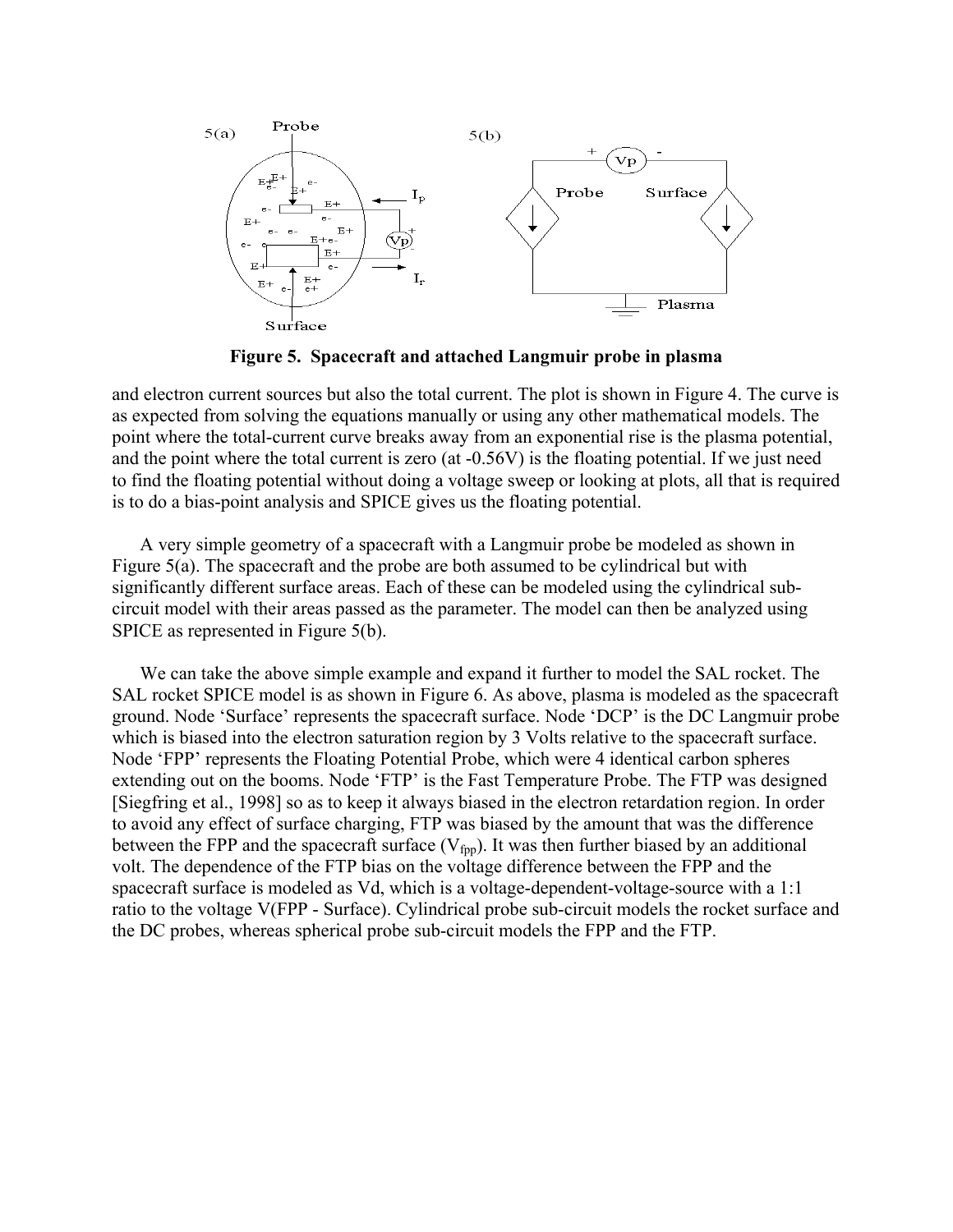Each of the above sub-circuit models employ the standard colliosion-less plasma theory equations for the ions and the electrons which are modeled as thermal species. We realize that at this low altitude the plasma is cold and collisional, but our intention is to make a simple model to understand the behavior of the DC probe and not to quantitatively justify the collected current values. The plasma is considered collisional in cases where the mean free path is not greater then the spacecraft radius and the debye length. In the case when the mean free path is smaller then the spacecraft radius and is of the same order as the debye length, the current to a surface is just the collision-less scenario current scaled by a factor of lambda/a, where lambda is the mean free path and a is the spacecraft radius.

The ion thermal speed at T=180K is a maxwellian distribution around the mean value of 375 m/s. This is on the order of the rocket velocity, which is 660 m/s at 92 Km altitude. We thus chose to model the ions as a thermal species in our SPICE model of SAL. On the other hand, the dust being much heavier is relatively immobile and needs to be modeled as ram current. In the case of ram current, we assume the dust particle speed distribution to very narrow around the ram speed and therefore the current drops as a unit step function when the surface potential exceeds the directed ram energy. We then add another voltage-dependent-current-source in the sub-circuit models above for the dust ram current given by the following equation.

$$
G_{dust}(V) = A_{ram} n_d Z_d V_{ram} H[\varepsilon - eV] \qquad V \ge Vp \tag{4}
$$

$$
G_{dust}(V) = A_{ram} n_d Z_d V_{ram}
$$
  $V \le Vp$  (5)

Where

| $A_{ram}$ | Cross-sectional surface area facing ram | $V_{\text{ram}}$ Spacecraft ram velocity |
|-----------|-----------------------------------------|------------------------------------------|
|           | $n_d Z_d$ Dust charge density           | Surface potential                        |
| e         | Fundamental charge                      | Plasma potential (taken as 0V)           |



**Figure 6. SAL rocket SPICE model**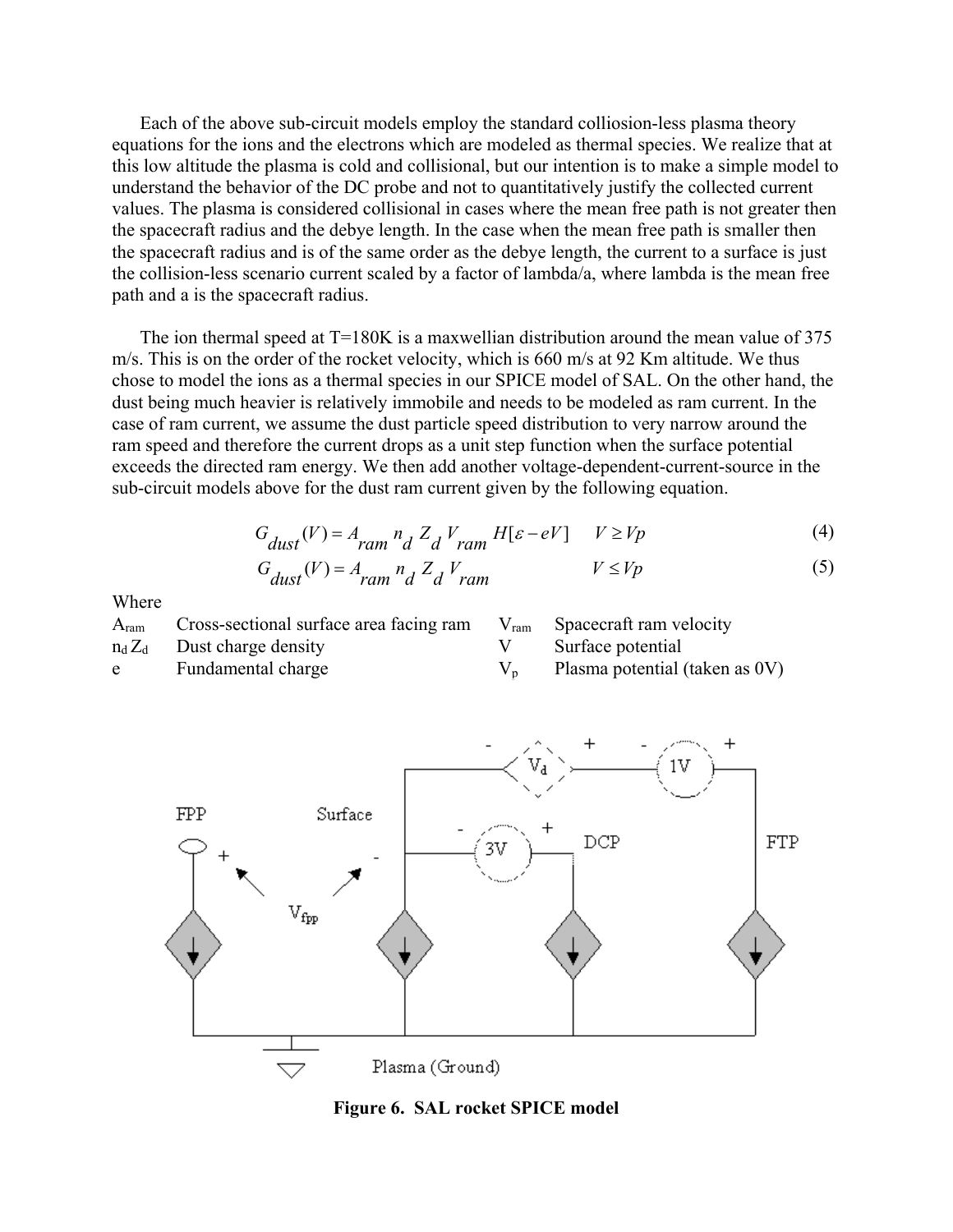By the convention of our model, this current will be positive (going out) if the dust is negative and will be negative (coming in) if the dust is positive. We now pass additional parameters to the sub-circuits, the cross-sectional area  $A_{ram}$  and the dust charge density  $n_dZ_d$ . The energy  $\varepsilon$  is found using the relation (1/2) m  $v^2$ , where m is the mass of the dust and v is the rocket ram velocity.

#### **Discussion**

The charging of a dust particle due to collisions with ions and electrons leads it to acquire a negative charge, similar to a spacecraft acquiring a negative floating potential. On the other hand, charging by photoemission due to solar radiation leads to a positive charge on the dust. The SAL dust detector saw a layer of positively charged dust at an altitude of 92 Km, which coincides with the high electron density layer, observed by the SIP and the ground based lidar. The existence of positive dust at the same altitude with high electron density at nighttime is highly anomalous and is still not explicable. However we assume that the dominant charging process at the time of launch was photoemission, rather then electron attachment [Gelinas, 1999]. The fact that this high electron density layer disappeared shortly after the completion of the rocket flight (as observed by lidar) also indicates that it was indeed an artifact of photoemission from dust particles and later recombined as night progressed. If the high electron density was largely due to photoemission from dust particles, then it is safe to assume that at that altitude and at that time, the dust charge density constituted a higher percentage of positive charge density of the quasi-neutral plasma.

We define  $\beta = (n_d Z_d / n_e)^* 100$  as the percentage of positive charge attached to the dust. Where  $n_dZ_d$  is the dust charge density and  $n_e$  is the electron density. Figure 7 shows a plot of current observed in the DCP for the profile of electron density recorded by the SIP with varying β. As can be seen the higher the dust charge density the lower is the current observed. Comparing this with the Figure 2 where the DCP charged, it can be deduced that the dust layer present at 92 Km altitude had a high β rendering the fixed bias DCP and the vehicle surface unable to collect current from plasma.



**Figure 7. Variation in the current observed in the DCP with varying dust charge density as a percentage of total positive charge in the quasi-neutral plasma.**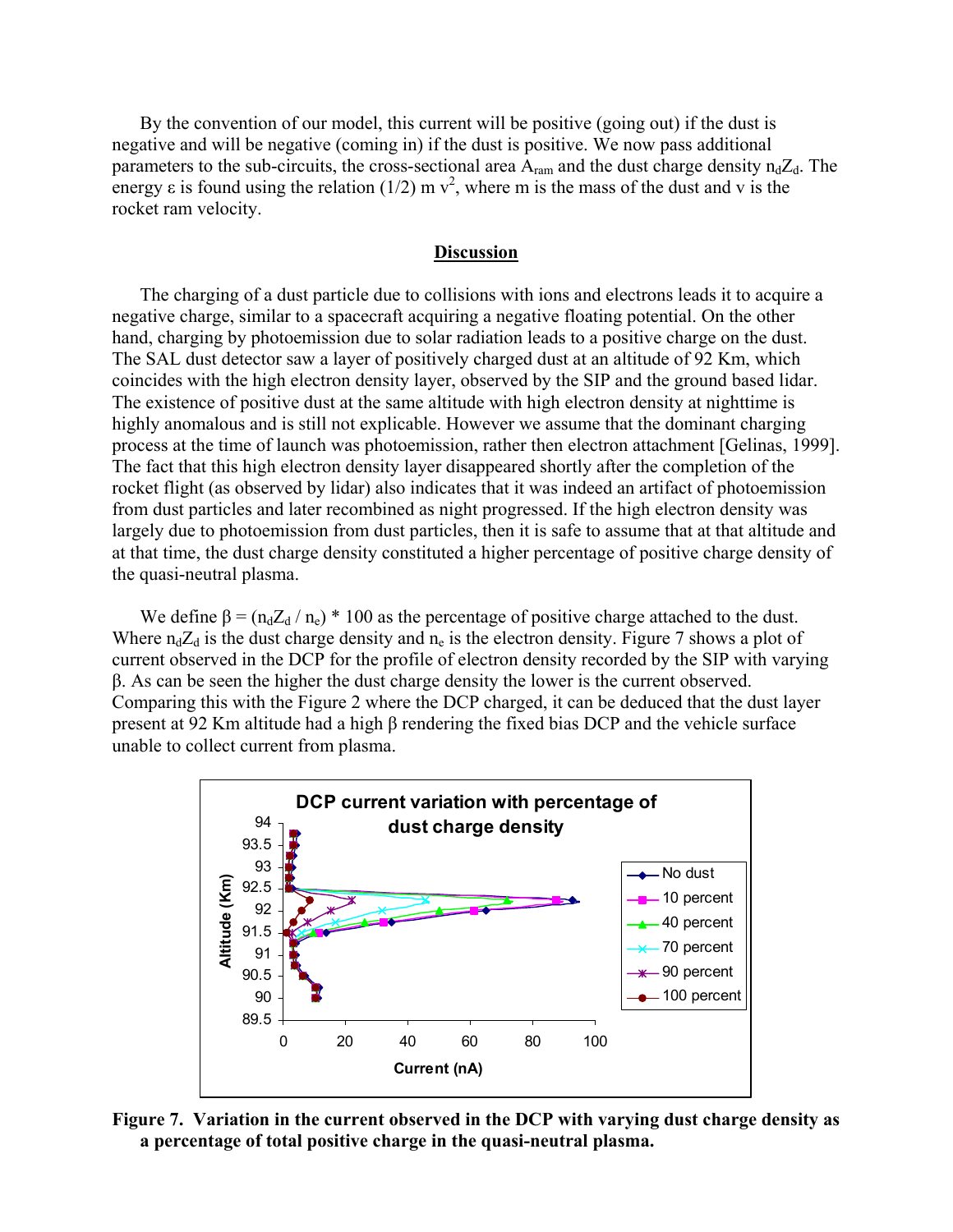

**Figure 8. Variation in cross section area for the dust ram current leads to an over all variation in the total current.**

Figure 7 explains why the DC probe registered a small electron density variation as compared to the SIP. It, however, does not explain why the upleg signal was fainter then the downleg signal. One of the simplest explanations could be the variation in the dust ram current collection due to rocket attitude variation between upleg trajectory and downleg trajectory. The rocket had an 8 degree inclination with the vertical during downleg, where as the inclination during upleg was only 2 degree. The variation in the ram area of the rocket was calculated based on this data and fed to the SPICE model. Two separate models were created, one each for upleg and downleg, with the only difference being the ram collection area for the dust current. The variation in the current collected by the DC probe is as shown in Figure 8. This plot, which was made assuming a  $\beta$  of 90% clearly shows us that the current collected during upleg will be lesser then the current collected on the downleg.

This feature is also explained in Figure 9. The Upleg shows us the upleg trajectory case when the inclination is 2 degrees to the vertical and hence the ram cross-section area is small. Due to a smaller ram cross-section area dust ram current is low and hence the rocket surface charges more negative to repel larger number of thermal electrons, leading to reduction in the current collected by the positive biased DC probe. The Downleg part shows us the downleg trajectory case when the inclination to the vertical was 8 degrees and the ram cross-section area increases by 3%. As the dust ram current collection is higher, the surface charges comparatively less negative and the current observed by the DC probe is higher. The interesting thing to note here is the fact that even 3% increase in cross-sectional area could lead to a significant change in floating potential.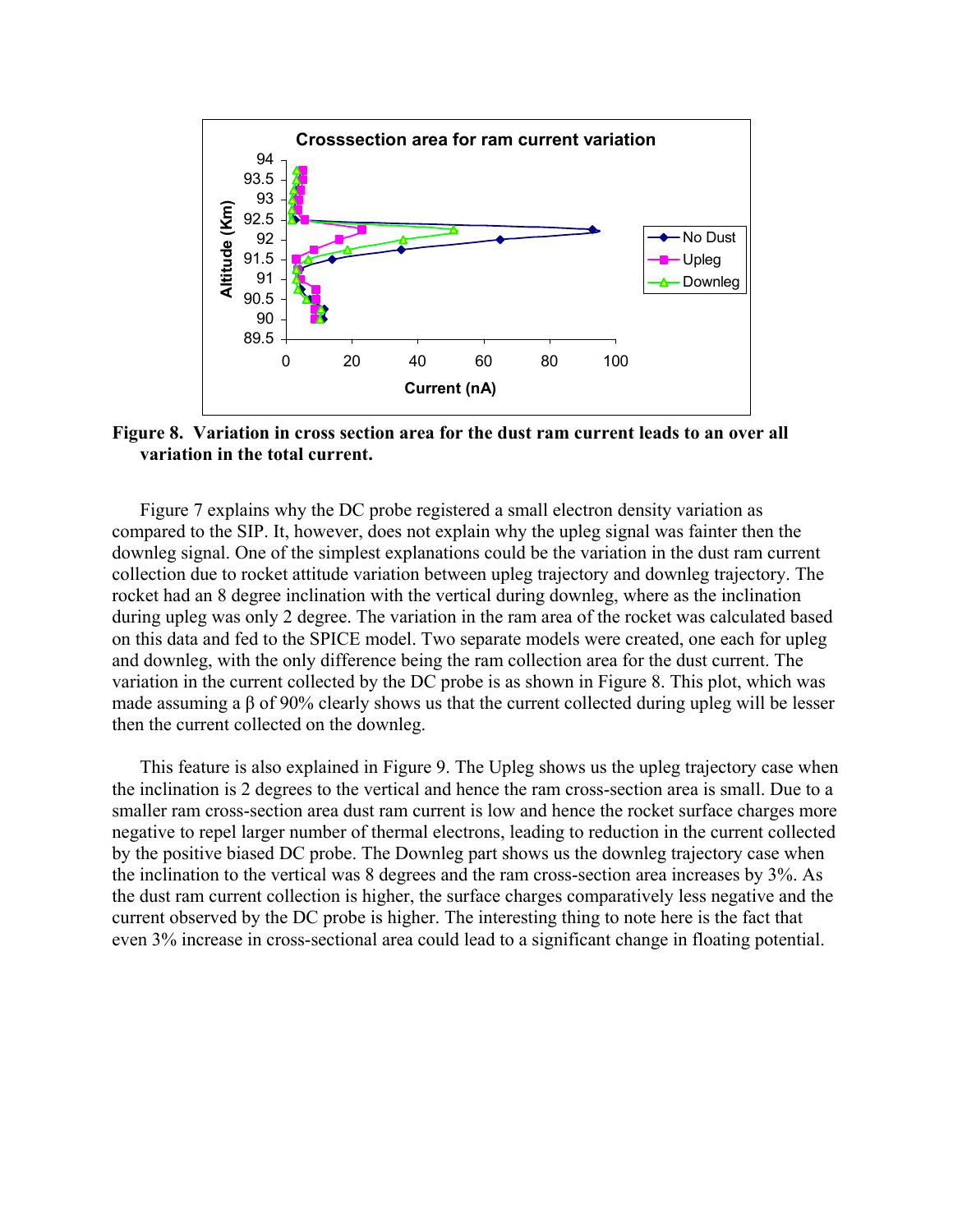

# **Figure 9. During Upleg the surface charges more negative to repel more electrons due to less positive charges striking its surface.**

One of the things the model doesn't help us explain is the spike in the DCP observed current during the downleg trajectory. This phenomena is again shown in Figure 10, which is a zoomed in picture of the DCP collected current between the altitude of 90 to 100 Km. The same effect is observed in the upleg trajectory also although the effect is very subdued and the probe registers almost no current for the complete dust layer. One of the possible reasons for this difference between the upleg and downleg observations could be that the dust charge density is more at the bottom of the layer then at the top of the layer. This would lead to more surface charging during when the rocket hits the dust layer during its upleg trajectory. On the downleg trajectory the probe seems to track the high electron density layer for a very short time period, as shown by the spike, which slowly dies out even though the electron density layer continues further down. This feature of the observation is still not explicable. It seems that there is some capacitance in play during the charging event. We added the sheath capacitance parallel to the spacecraft surface in the SPICE model to try to model this transient effect. The sheath capacitance was calculated using the following equation:

$$
C = \frac{\varepsilon A}{\lambda_d} \tag{6}
$$

Where

- ε Permittivity of free space
- A Surface area of the spacecraft
- $\lambda_d$  Debye length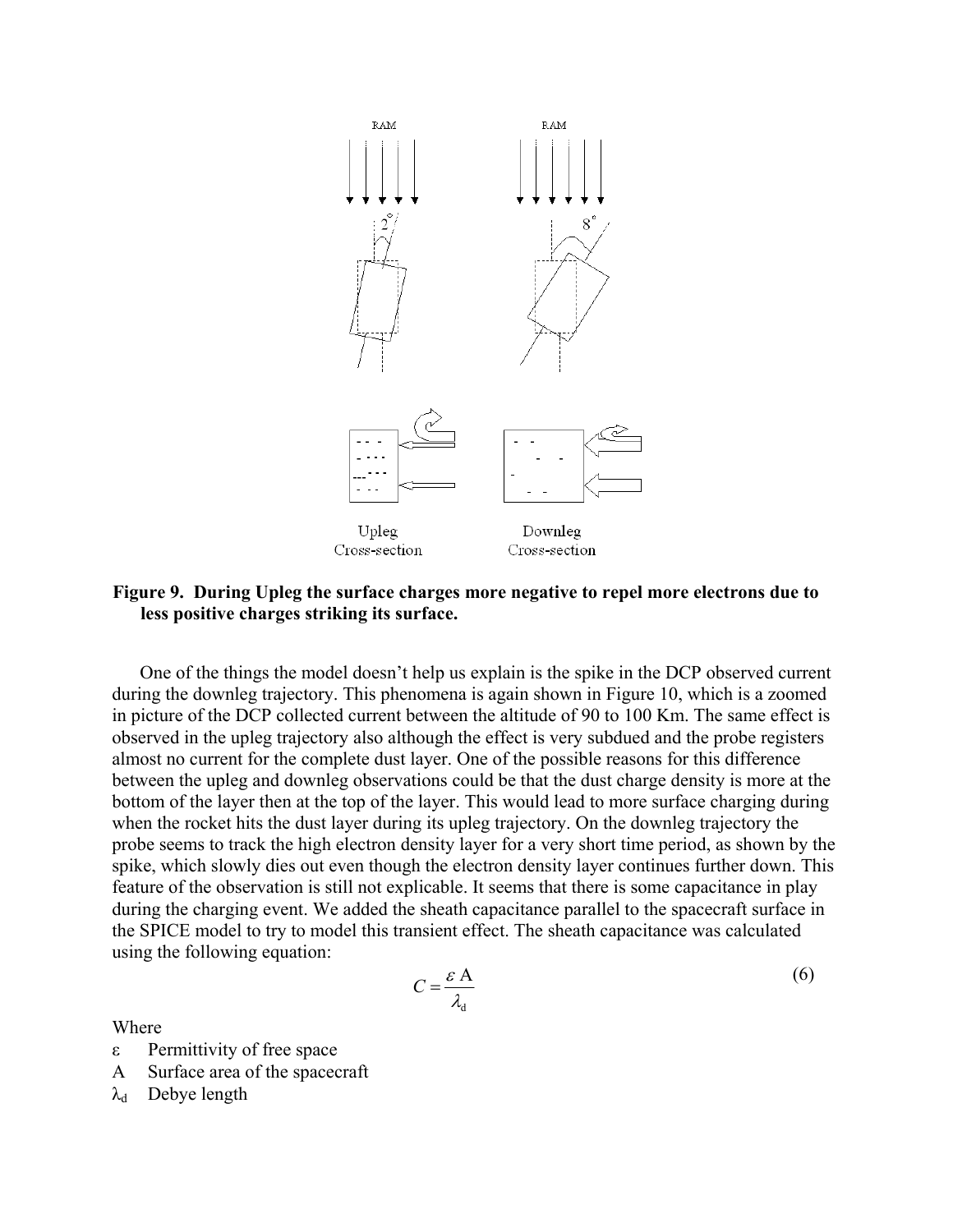

**Figure 10. P current profile for upleg and downleg trajectory.** 

Using the sheath capacitance, the transient effect shown by the SPICE model is so short that complete profile generated using the model, sampling the current at the same rate as the actual probe, misses any transient effect. However, if the DCP current in the model is sampled faster we do see this transient effect. This transient effect, at the DCP sampling rate, is more visible in the model if the sheath capacitance is increased by a factor of 10. However, in order to observe the effect as shown in figure 10 the capacitance needs to be increased by a factor of 100, which seems unrealistic but could be possible. We are still looking into this feature of the observed DCP current profile.

## **Conclusion**

In this work we have developed a simple SPICE model for spacecraft charging analysis that can be applied to various spacecraft geometries in varied conditions, in a relatively simple manner. This model can not only be used to evaluate and test electric probes on sounding rockets and satellites but also evaluate spacecraft charging for a particular spacecraft in specific orbital conditions. The model is largely for high-level understanding of the system characteristics and behavior with variations in plasma characteristics or spacecraft configuration. The model makes use of the existing theory for collision-less plasma, and as the theory for collision-less plasma is fairly robust the model itself also gives accurate representation of spacecraft charging. Although, if collisional plasma theory equations are developed carefully, then the model can also be used for fairly detailed analysis in collisional plasma conditions. This SPICE model can be used to emulate the behavior of fairly complex spacecraft by modeling various parts of the spacecraft as planar, cylindrical or spherical surfaces. The complex interdependence of the non-linear charging equations is solved by the numerical solver built with in SPICE, which has stood the test of time over the 30+ years of development in the industry.

This SPICE model was used to understand the anomalous behavior of the DC Langmuir probe on the SAL sounding rocket. The analysis done with the model tells us that for a sounding rocket to experience surface charging in a dusty plasma, the two important parameters are the percentage of positive charge density constituted by dust charge density, and the ram cross section of the rocket in the velocity direction. The higher the dust charge density percentage with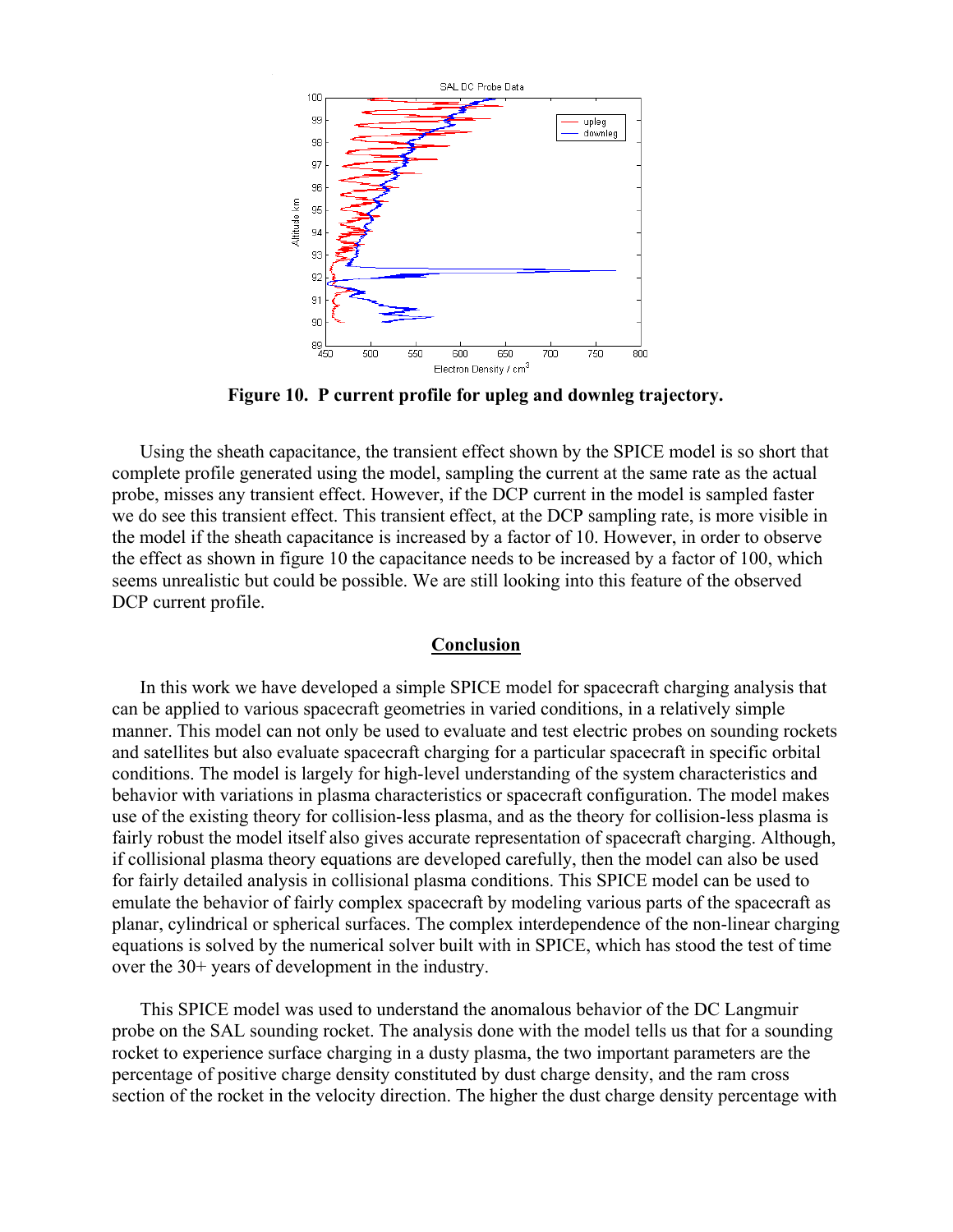respect to the total positive charge, the higher the charging on the rocket surface. The higher the ram cross-section of the rocket surface, the lesser is the susceptibility of the surface to charging.

As SPICE is an electrical engineering tool, it is fairly simple to model transient effects of spacecraft charging by adding capacitors in the model. However, we are still trying to postulate a possible scenario to explain the spike in the DCP observed current during the downleg trajectory of the rocket.